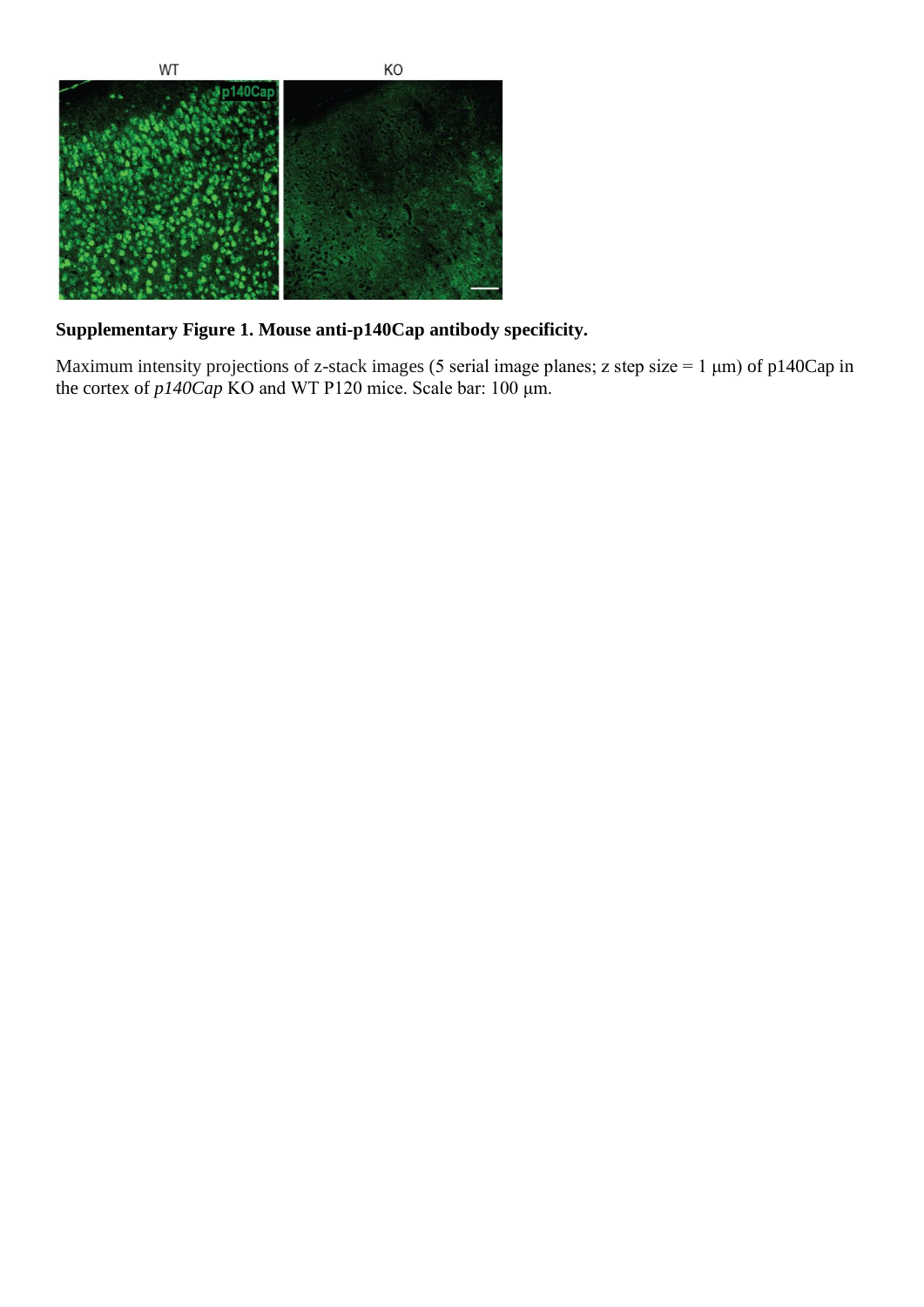

**Supplementary Figure 2.** *p140Cap* **KO females display abnormal estrous cyclicity.**

Representative estrous cycle transitions in *p140Cap* KO and WT adult mice. Each graph shows the transitions observed in a single animal over 12 days. The phase of the estrus cycle was determined as described in the material and methods section.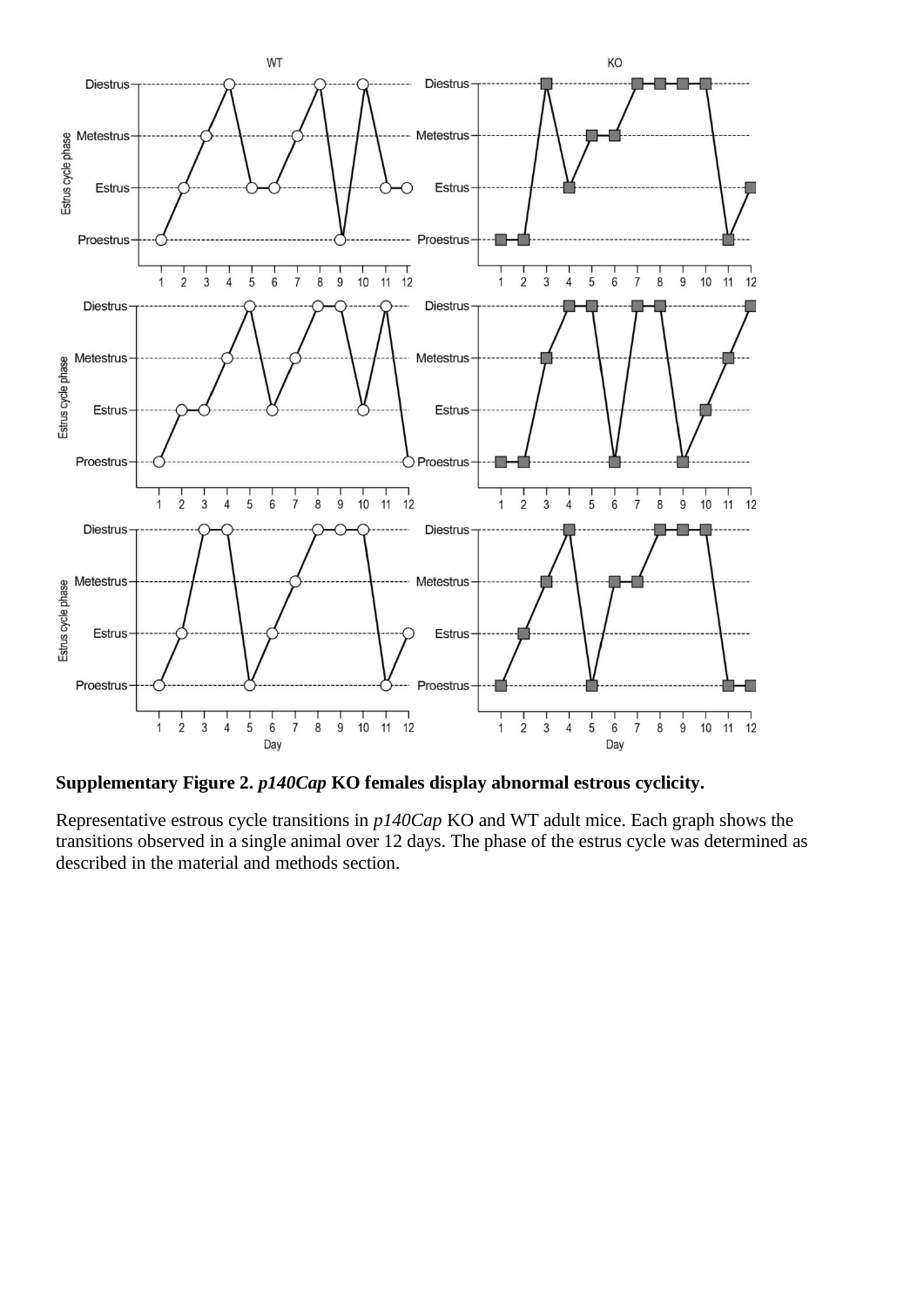

## **Supplementary Figure 3.** *p140Cap* **KO female mice show a reduced number of Gnrh1 mRNAcontaining neurons at P60 and unaltered cell death in the MPOA at P30.**

(A) *In situ* hybridization for the *Gnrh1* transcript in the MPOA of *p140Cap* KO and WT P60 female mice. Arrows indicate *Gnrh1*-expressing neurons. Scale bar: 250 μm. (B) Number of Gnrh1-expressing neurons in *p140Cap* KO and WT P60 female mice. n = 3 WT mice; 3 *p140Cap* KO mice. Unpaired, two-tailed t test, P  $= 0.02$ . (C) Immunostaining of GnRH neurons (upper panels) and apoptotic cells (lower panels) in adjacent sections of the MPOA of *p140Cap* KO and WT P30 female mice. Arrows indicate *GnRH*-ir neurons. Scale bar: 250 μm. OVLT = organum vasculosum of lamina terminalis. Data are represented as means±SEM. \* = P<0.05, \*\* = P<0.01, \*\*\* = P<0.001, ns = not significant.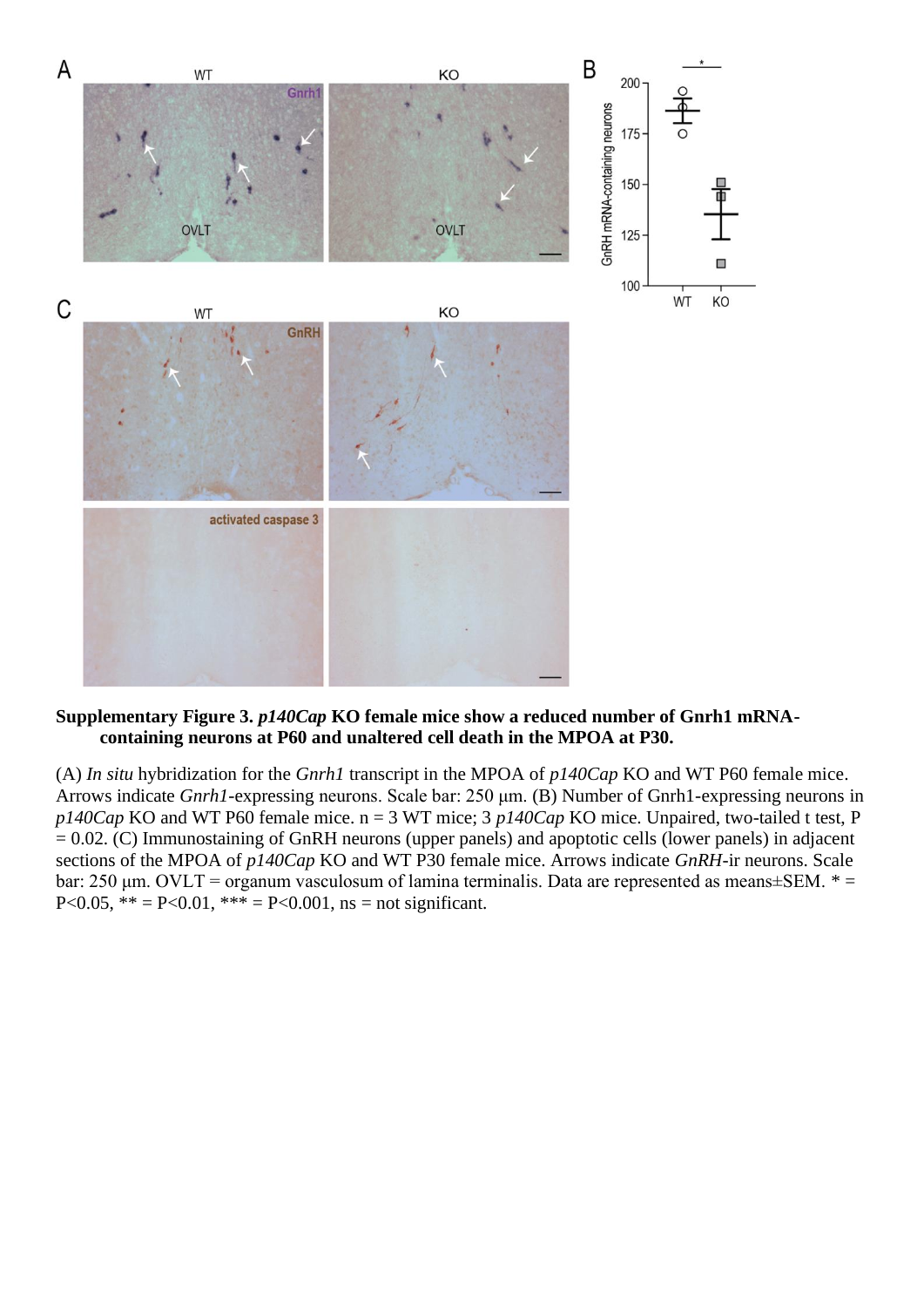

**Supplementary Figure 4. GnRH neurons in** *p140Cap* **KO mice show delayed morphological maturation.**

(A) Immunostaining of GnRH neurons in *p140Cap* KO and WT P10 mice. Scale bar: 20 μm. (B) Fraction of unipolar/bipolar (1 or 2 visible extensions) and multipolar (more than 2 visible extensions) GnRH neurons in *p140Cap* KO and WT P10 mice. n = 125 WT neurons; 180 *p140Cap* KO neurons. Unpaired, two-tailed t test, P = 0.05 (C) Immunostaining of GnRH neurons in *p140Cap* KO and WT P60 mice. Scale bar: 20 μm. (D) Fraction of bipolar and multipolar GnRH neurons in *p140Cap* KO and WT P60 mice. n = 130 WT neurons; 90 *p140Cap* KO neurons. Unpaired, two-tailed t test, P = 0.29. Black arrowheads indicate bipolar GnRH neurons, white arrowheads indicate multipolar GnRH neurons. Scale bars: 20 μm. Data are represented as means $\pm$ SEM.  $* = P < 0.05$ ,  $** = P < 0.01$ ,  $** = P < 0.001$ , ns = not significant.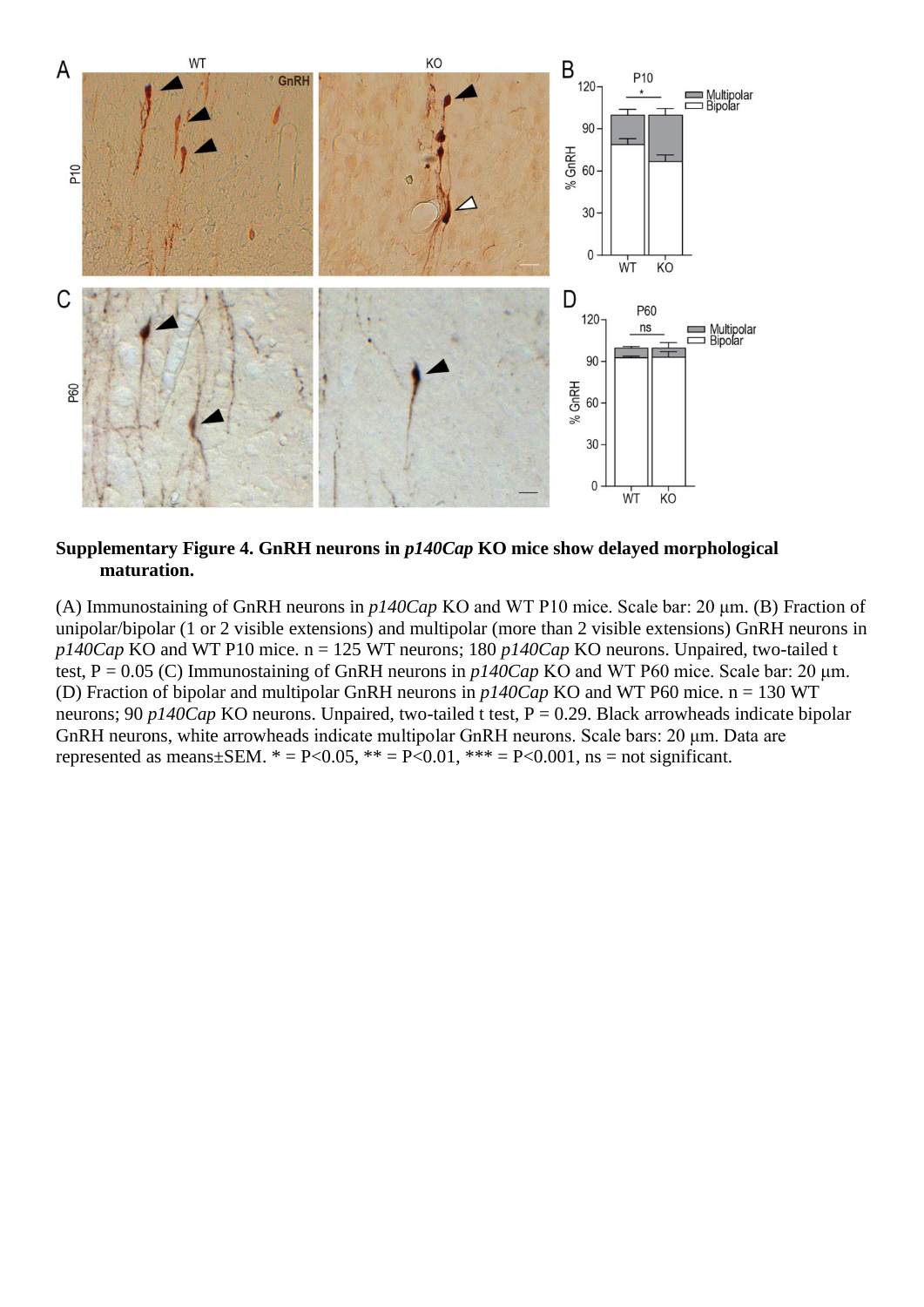

**Supplementary Figure 5.** *p140Cap* **KO mice show normal GABAergic** *punctae* **on GnRH neurons and normal glutamatergic and GABAergic punctae on KP neurons.**

(A) Maximum intensity projections of z-stack images (20 serial image planes; z step size =  $0.5 \mu m$ ) of VGAT-ir *punctae* (red) and GnRH neurons (green) in *p140Cap* KO and WT P10 mice. Arrows indicate VGAT-ir *punctae* on GnRH neurons. Scale bar: 10 μm. (B) Average number of VGAT-ir *punctae* on GnRH neurons in *p140Cap* KO and WT P10 mice. n = 3 WT mice; 3 *p140Cap* KO mice; at least 20 GnRH neurons